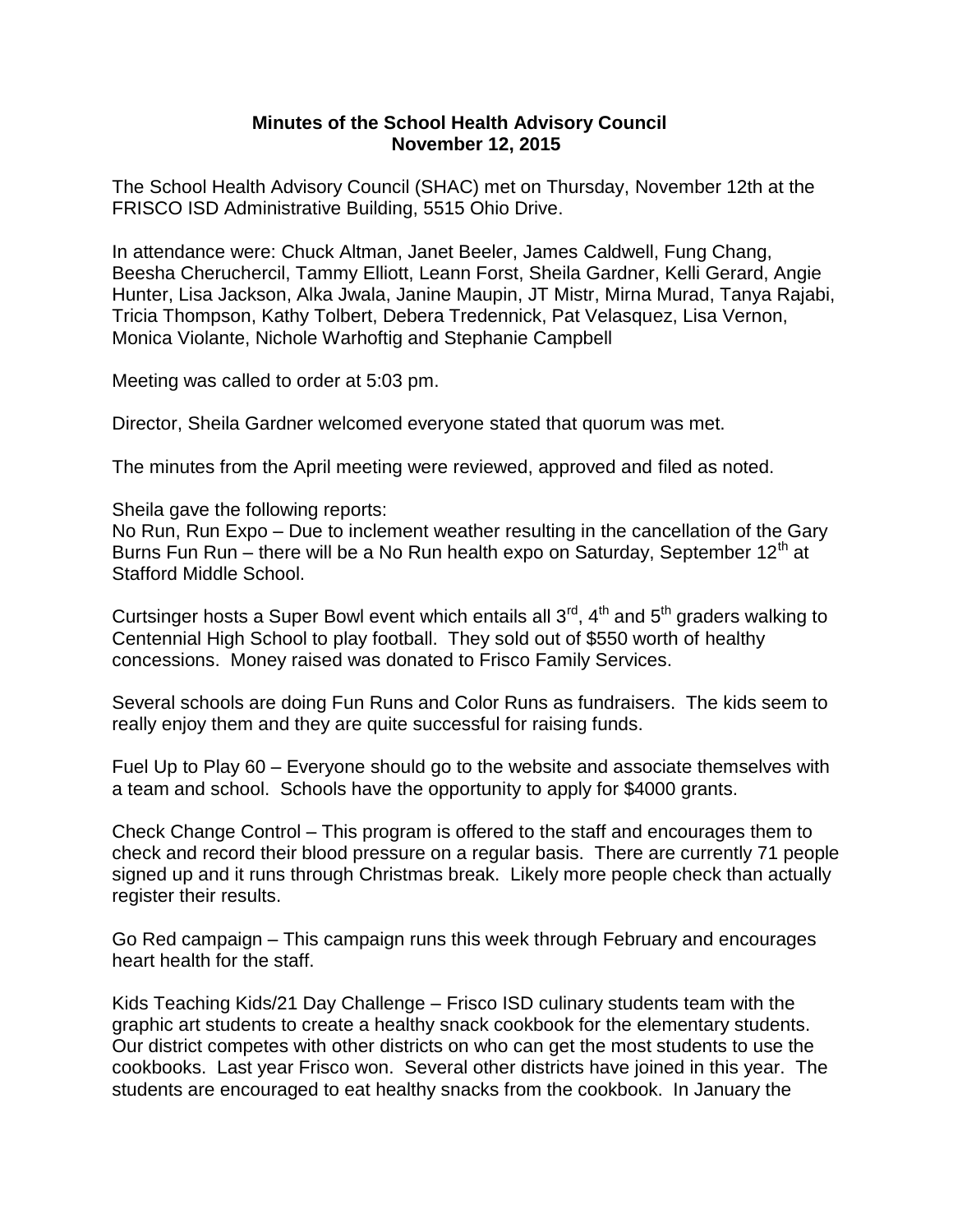students will log in to the website and record their results. Some local restaurants, such as Rover Grill and Original Pancake House have added some of the items to their menus.

GoNoodle – This movement website has been used by many teachers in the district and the kids really love it. It allows them to get up and exercise at their desks. You can access it at home as well.

Flex Special Aides – Frisco has gotten rid of computers as a "special" and has added and extra PE session. These sessions take place in various locations at the school and are conducted by PE aides.

Health Fairs – Some schools have conducted amazing health fairs. Sheila asked a SHAC member, to share what they have done at Purefoy. Purefoy bases their fair on Mind/Body/Life and offer various wellness tables. The students have a scavenger sheet encourage them to visit all the stations. Once they complete the stations they are rewarded with a spirit stick. This fair was very well received by the parents and students.

Healthy Zone Schools – there are currently 21 healthy zone schools in our district. Eight schools are applying now. We are the only district that has this much involvement.

Establish campus walking paths – several schools have created measured paths to encourage the staff to walk before/after school or on breaks. These paths can be created using a measuring wheel or the google earth map. Teachers can wear pedometers and track their mileage.

Profile by Sanford Health Challenge – This program picks 5 employees to take part in the challenge. They get free membership, scale, food, etc.. Over 100 teachers have signed up that they are interested.

Ad Cap Social Innovation Series – 7 teams from Frisco went to compete in this "shark tank" event. They had 3 hours to work with mentors and create and idea before pitching it to the judges. The top 10 teams earn \$1000 for their schools and all 7 of our teams made it. The top teams compete nationally for \$10,000. Two of our schools made it to the national level – Pearson and Liberty.

Safe School / Whole Child Committee – These committees encompass both health and wellness and safe schools. Some schools combine the two and some have groups that meet individually. Some schools have not made the transition yet and fully embraced the health and wellness aspect. This is where SHAC members are encouraged to work with their adopted schools on developing this inventory.

The SHAC committee was broken into smaller groups to compare inventories of what schools are currently doing, in order to move on to Phase 2 of the Whole Child model.